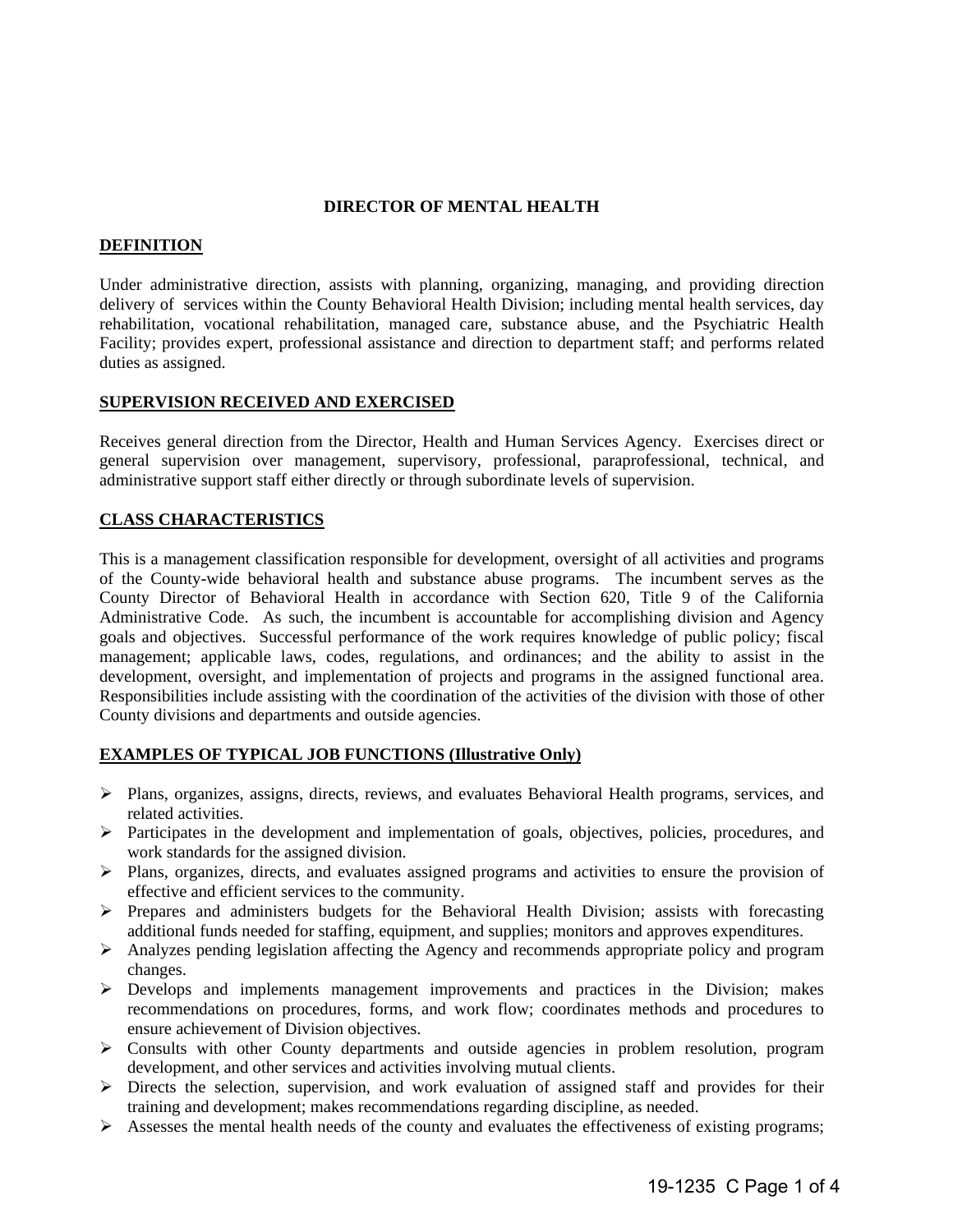develops and implements new programs or modifies existing programs as needed.

- Conducts and integrates functions and activities of assigned programs; develops standards and methods of measurement of activities and work performance.
- $\triangleright$  Ensures coordination and cooperation of all program and administrative units and functions within the Agency, as well as with other county departments, contract agencies and fee for service providers.
- Oversees the County's compliance and reporting requirements associated with state and federal mandates.
- $\triangleright$  Prepares or reviews administrative, fiscal, and technical reports; prepares or directs preparation of information for the Chief Administrative Officer, Board of Supervisors, commissions, and state, federal, or other agencies.
- Represents the Agency and County at regular state and regional meetings; attends local meetings of community groups, including the Local Behavioral Health Commission; participates on a variety of interagency committees.
- Monitors Quality Improvement and Quality Management activities.
- $\triangleright$  Receives and responds to inquiries, concerns and complaints regarding service delivery.
- $\triangleright$  Performs related duties as assigned.

# **QUALIFICATIONS**

### **Knowledge of:**

- $\triangleright$  Advanced principles and practices of behavioral health program design, planning, quality improvements, and current trends in delivery of mental health treatment in county and state mental health systems.
- $\triangleright$  Community needs assessment, resources, and organizations related to mental health care.
- $\triangleright$  Applicable federal, state, and local laws and regulations governing mental health, including Patients' Rights laws and regulations.
- Administrative principles and practices including goal setting, policy and objective development, work planning, and budget principals and practices.
- $\triangleright$  Advanced clinical standards of practice, and quality assurance and quality management functions.
- $\triangleright$  Advanced principles of mental health managed care and how it interacts with other health care sectors.
- Principles and practices of program management, including development, funding sources, grant proposal writing, planning, monitoring, evaluation, quality control, fiscal management, and administration.
- $\triangleright$  Principles and practices of employee supervision, including selection, training, evaluation and discipline.
- $\triangleright$  Principles and techniques for working with groups and fostering effective team interaction to ensure teamwork is conducted smoothly.
- $\triangleright$  Techniques for providing a high level of customer service by effectively dealing with the public, vendors, contractors, and County staff.
- $\triangleright$  The structure and content of the English language, including the meaning and spelling of words, rules of composition, and grammar.
- $\triangleright$  Modern equipment and communication tools used for business functions and program, project, and task coordination.
- Computers and software programs (e.g., Microsoft software packages) to conduct, compile, and/or generate documentation.

#### **Ability to:**

- $\triangleright$  Plan, organize, administer, and direct comprehensive public behavioral health and substances abuses services within professional standards, legal requirements.
- Plan, organize, administer, and coordinate a variety of complex inpatient and outpatient mental health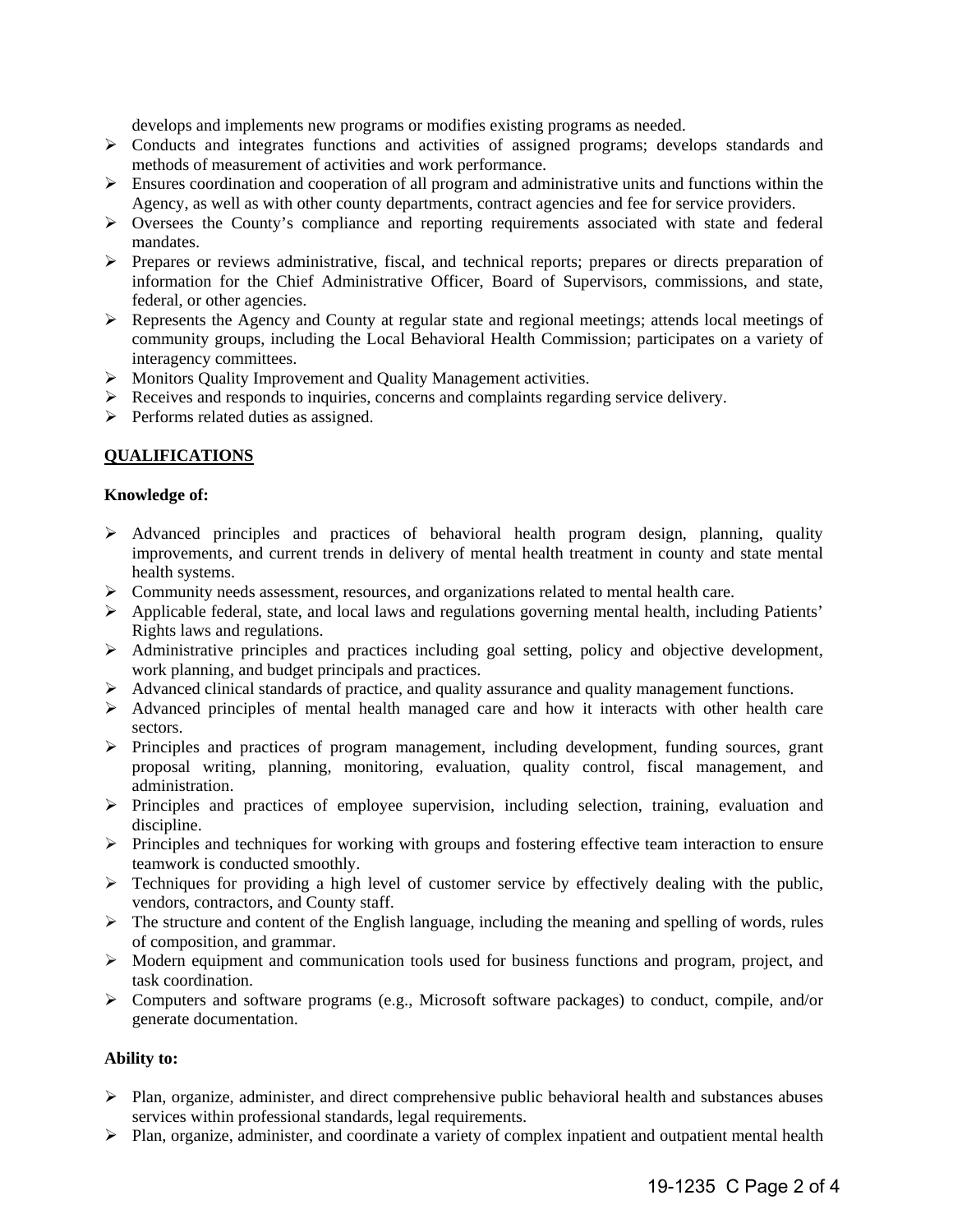programs and services.

- Utilize statistical and demographic information and data to determine mental health needs.
- $\triangleright$  Recommend comprehensive mental health policy and programs based upon community needs, available resources, and overall County priorities and policies.
- $\triangleright$  Plan, organize, direct, review, and evaluate the work of staff directly or through subordinate supervision.
- Develops goals and objectives and evaluates program effectiveness.
- $\triangleright$  Provide for training and professional development of staff.
- $\triangleright$  Identify program funding sources, and prepare or direct preparation of grant applications, proposals, contracts, and budgets.
- Interpret, explain, and apply laws, regulations, and policies relating to mental health practices and programs.
- $\triangleright$  Analyze complex problems, evaluate alternatives, make sound judgments, and adopt effective courses of action.
- $\triangleright$  Identify the cultural patterns influencing community mental health practices.
- Prepare clear and complete reports and other written correspondence.
- React calmly and professionally in emergency or stressful situations.
- $\triangleright$  Effectively represent the Agency and the County in meetings with governmental agencies; community groups; various business, professional, and regulatory organizations; and in meetings with individuals.
- $\triangleright$  Independently organize work, set priorities, meet critical deadlines, and follow-up on assignments.
- $\triangleright$  Effectively use computer systems, software applications, and modern business equipment to perform a variety of work tasks.
- Communicate clearly and concisely, both orally and in writing, using appropriate English grammar and syntax.
- Use tact, initiative, prudence, and independent judgment within general policy, procedural, and legal guidelines.
- $\triangleright$  Establish, maintain, and foster positive and effective working relationships with those contacted in the course of work.

#### **Education and Experience:**

Must meet the California Department of Mental Health requirement of education and experience as outlined in the California Code of Regulations, Title 9, Rehabilitative and Development Services, Division 1, Chapter 3, Article 8, by having one of the following:

Three (3) years of supervisory or management experience in public health, mental health, social services, or other social services related program;

#### AND

- (a) A physician and surgeon licensed in the State of California showing evidence of having completed the required course of graduate psychiatric education as defined in Section 623 to be supplemented by an additional period of two  $(2)$  years of training or practice limited to the field of psychiatry, one  $(1)$ year of which shall have been administrative experience; or
- (b) A psychologist who shall be licensed in the State of California and shall possess a doctorate degree in psychology from an institution of higher education. In addition, the psychologist shall have had at least three (3) years of acceptable clinical psychology experience, two (2) years of which shall be administrative experience; or
- (c) A clinical social worker who shall possess a master's degree in social work or higher and shall be a licensed clinical social worker under provisions of the California Business and Professions Code, and